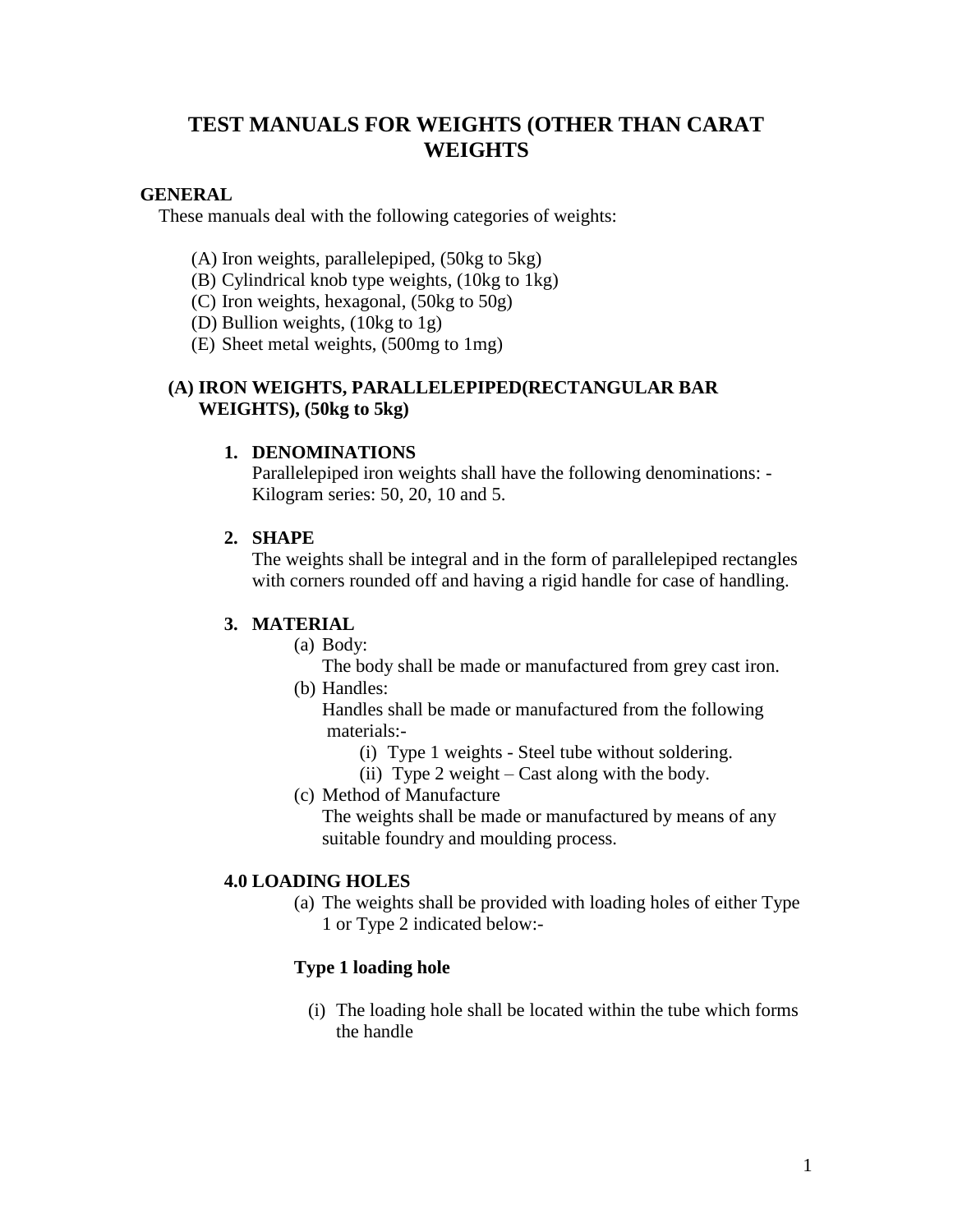- (ii) The loading hole shall be closed either with a screwed brass plug or a brass disc. The screwed brass plug shall be provided with a screw-driver slot and the brass disc shall have a central hole to facilitate lifting.
- (iii) The plug or a disc shall be sealed by means of a lead pellet pressed firmly into an internal circular slot or in the threaded part of the tube.

## **Type 2 loading hole**

- (i) The loading hole shall be cast in one of the upper surfaces of the weights and shall open out on the upper surface.
- (ii) This loading hole shall be closed by a plate cut from mild steel.
- (iii) The mild steel plate shall be closed by a lead pellet pressed firmly into the conical hole.
- (b) In case of new weights, about two-thirds of the depth of the loading hole shall remain empty after adjustment.

#### **5.0 MARKINGS**

- (d) The denomination of the weight and the marker's name or manufacturer's name or trade mark shall be indicated indelibly in the sunken form or in relief, on the upper surface of the central portion of the weight.
- (e) The denomination of the weight shall be indicated in the international form of numerals in an indelible manner with the symbol as illustrated below:
	- $5$  kg

#### **6.0 DIMENSIONS**

- (a) The dimensions of the two types of weights shall be as specified in Tables 1 and 2; as per sketches.
- (b) The tolerances on dimensions shall be  $\pm$  5 per cent.

#### **7.0 FINISH**

The weights shall be finished smooth and be free from dross, pits, belowholes and other defects. They shall be protected against corrosion by applying an appropriate coating which is resistant to normal usage and wear and tear.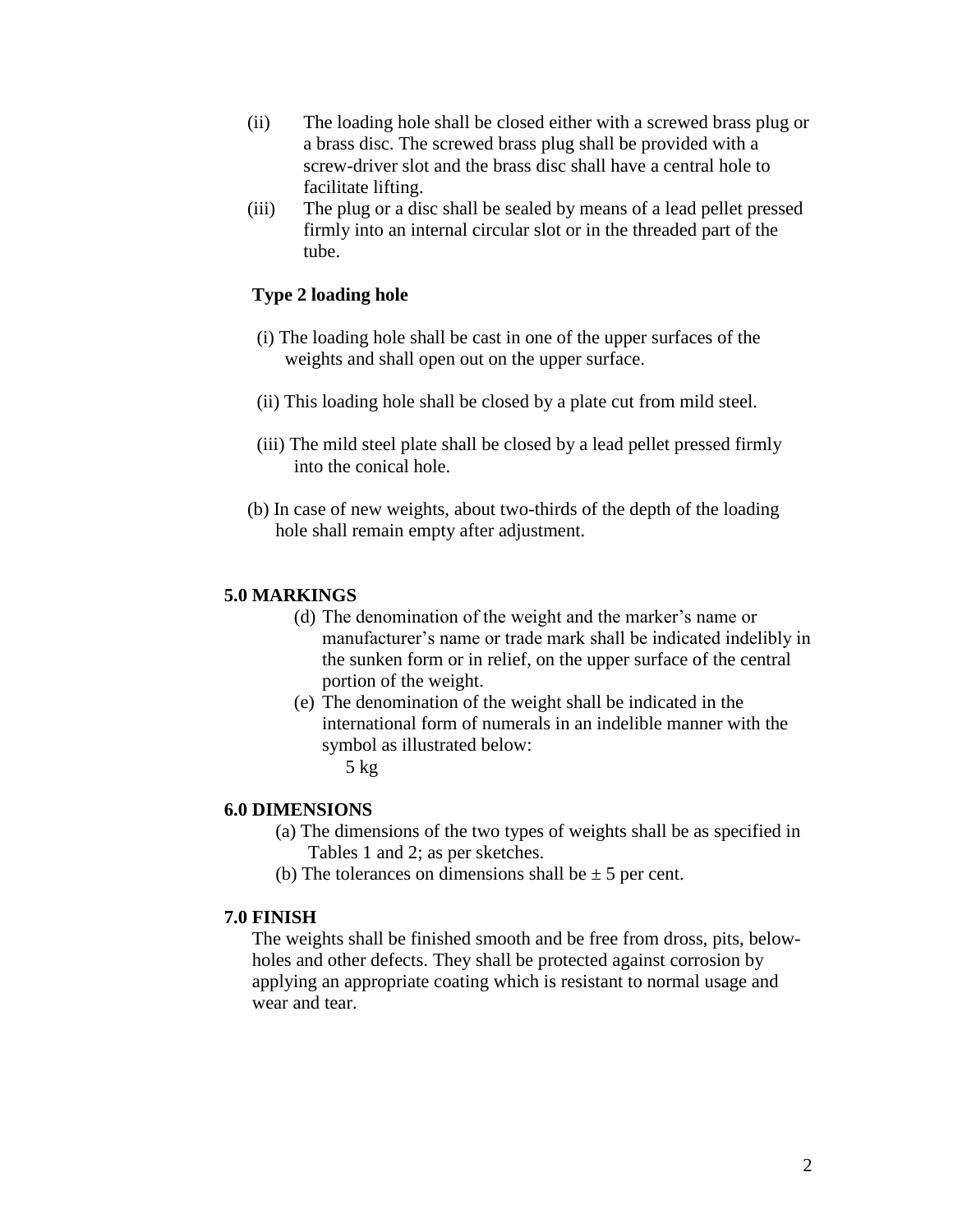The maximum permissible errors shall be as specified below:

| Denomination $(kg)$ | <i>Verification</i> ( <i>mg</i> ) | <i>Inspection</i> $(mg)$ |
|---------------------|-----------------------------------|--------------------------|
| 50                  | 8000                              | $\pm 8000$               |
| 20                  | 3200                              | $\pm 3200$               |
| 10                  | <i>1600</i>                       | ±1600                    |
|                     | 800                               | $\pm 800$                |

## **9.0 STAMPING**

The inspector's seals shall be stamped on the lead pellet within the loading hold.

### **(B) CYLINDRICAL KNOB TYPE WEIGHTS (10kg to 1g)**

#### **1.0 DENOMINATIONS**

Cylindrical weights shall have the following denominations: gram series: 500, 200, 100, 50, 20, 10, 5, 2, and 1 kilogram series: 10, 5, 2 and 1.

## **2.0 SHAPE**

The weights shall be integral and cylindrical in shape and provided with a flattened knob for ease of handling.

#### **3.0 MATERIAL**

The weights shall be made or manufactured from brass, gun metal or bronze; grey cast iron may also be used for weights from 10kg to 200g but grey cast iron weights shall not be used for weighing gold, silver, precious metals or their products.

#### **4.0 METHOD OF MANUFACTURE**

The weights shall be made or manufactured by any suitable method as may be applicable to the selected material.

### **5.0 LOADING HOLE**

- (a) Weights of denominations 10g to 1g, both inclusive, shall be solid, integral weights without a loading hole.
- (b) Weights of denominations 10kg to 20g both inclusive, shall be provided with a loading hole.
- (c) The loading hole shall be cylindrical and shall pass through the axis of the weight open out on the upper surface of the knob and have wider diameter at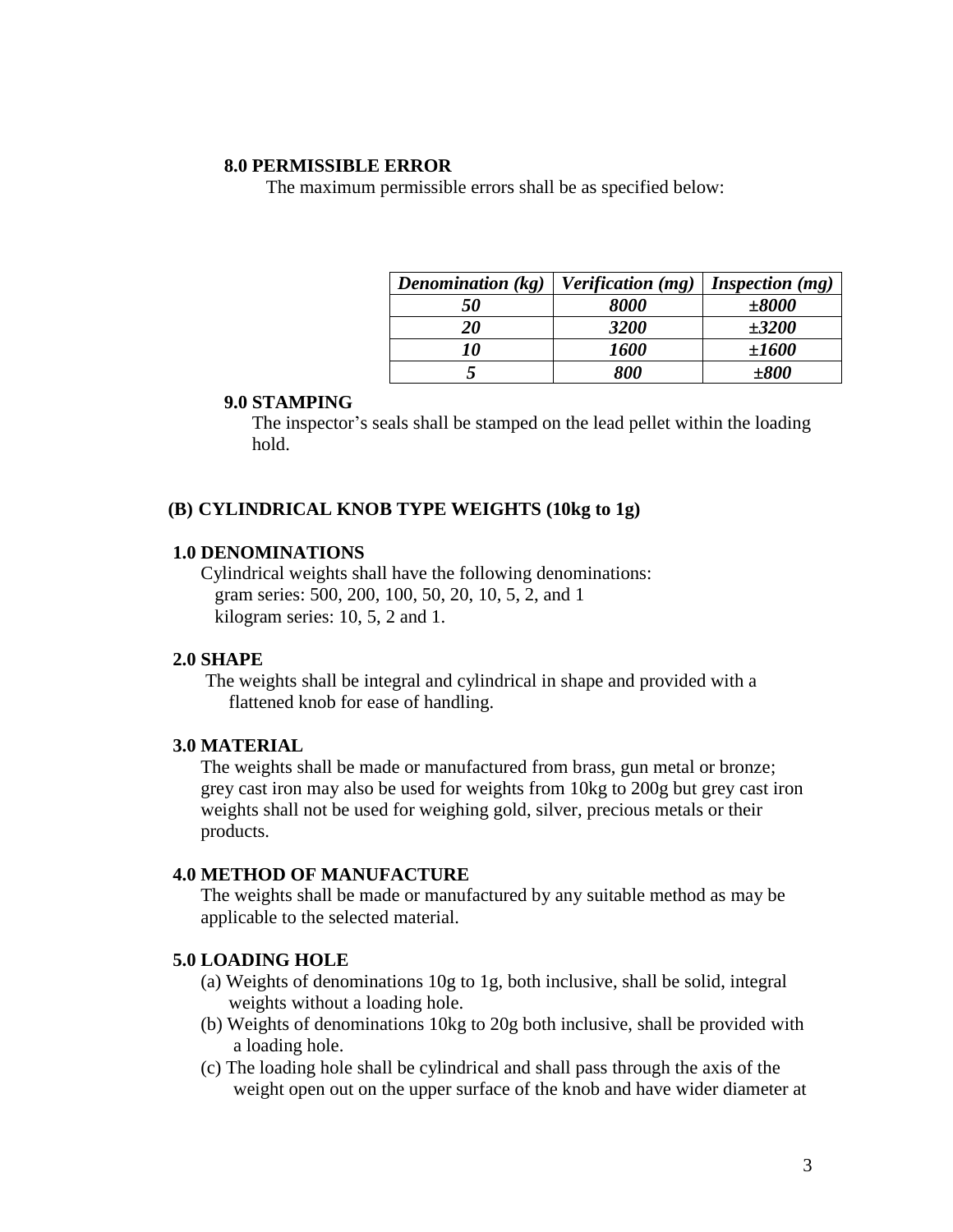its upper end.

- (d) The loading hole shall be closed either by means of a threaded brass plug or a flat brass disc.
	- *NOTE:* (i) the threaded used shall be that commonly known as 'ISO Metric'
		- (ii) The threaded plug shall have a slot for adjusting it by means of a screw driver
		- (iii) The flat disc shall be provided with a suitable hole in the centre to facilitate handling
- (e) The plug or the flat disc shall be closed by means of lead pellet pressed firmly into the circular groove in the wider part of the loading hole.
- (f) Weights without a loading hole shall be adjusted by machining or grinding.
- (g) Weights with loading hole shall be adjusted with heavy metallic materials such as lead shots.
- (h) In the case of new weights about two-third of the depth of the loading hole shall remain empty after adjustment.

#### **6.0 MARKING**

- (a) The denomination of the weight and the maker's or manufacturer's name or Trade mark shall be indicated indelibly, in the sunken form or in relief, on
- the

flat knob.

- (b) The denomination of weights of 10 kilograms to 500grams may also be indicated on the cylindrical body of the weight, provided that the numerals and letters of the symbol shall be larger than those used for indicating them on the knob.
- (c) The denomination of the weight shall be indicated in the international form of numerals in an indelible manner with the symbols illustrated below: 5kg, 100g.

## **7.0 DIMENSIONS**

- (a) The dimensions of cylindrical weights shall be as specified in Tables 3 and 4; as per sketches.
- (b) The tolerances on dimensions shall be:
	- (i) for weights 1kg and below  $\pm 10$  per cent.
	- (ii) for weights above  $1 \text{kg} \pm 5$  per cent.

#### **8.0 FINISH**

The weights shall be polished smooth. They may be protected against corrosion by applying an appropriate coating which is resistant to normal usage and wear and tear.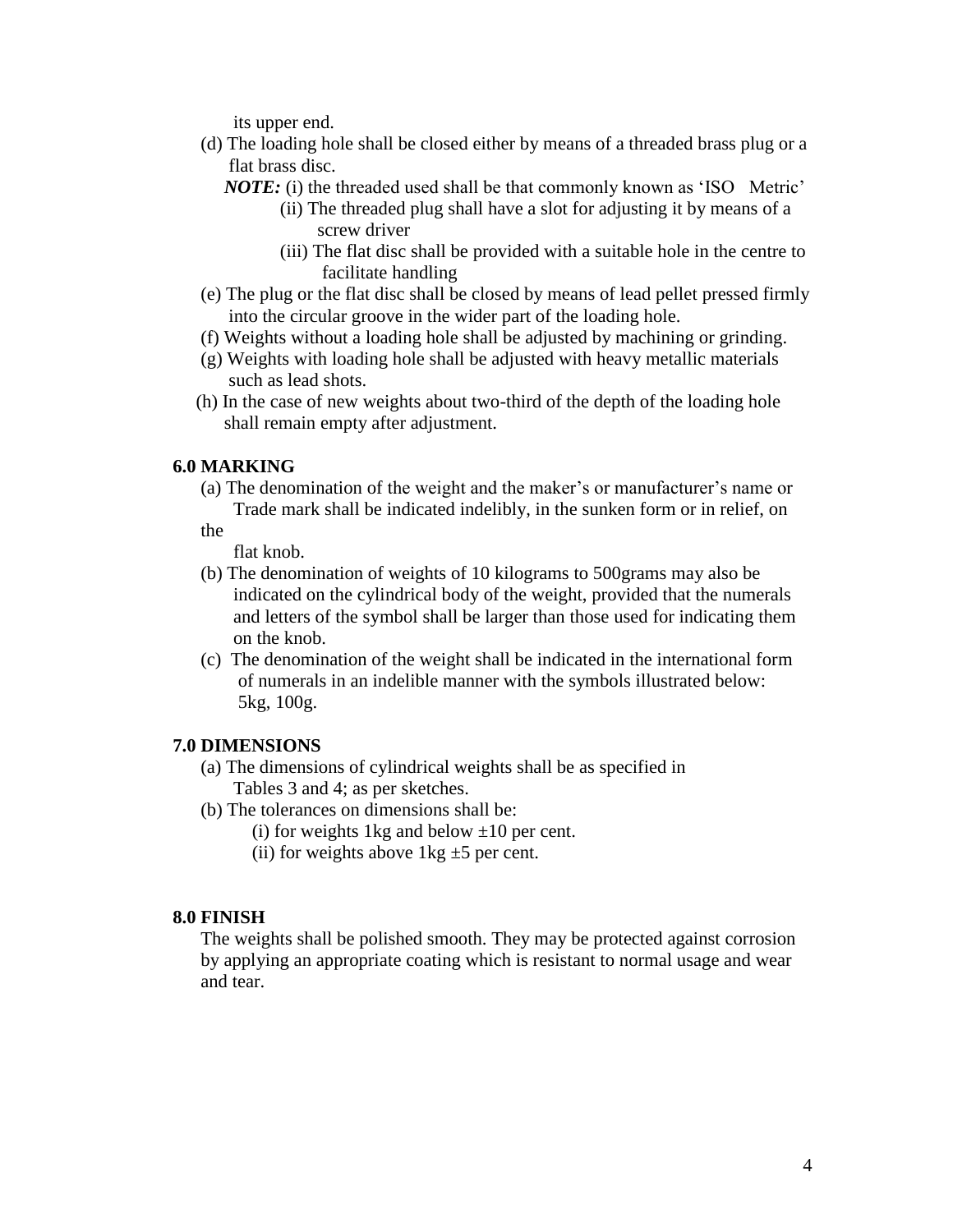The maximum permissible errors shall be as specified below:

| <b>Denomination</b> | <b>Verification</b> | <i><b>Inspection</b></i> |
|---------------------|---------------------|--------------------------|
|                     | (mg)                | (mg)                     |
| 10kg                | <b>1600</b>         | ±1600                    |
| 5kg                 | 800                 | $\pm 800$                |
| 2kg                 | 400                 | ±400                     |
| 1kg                 | 200                 | $\pm 200$                |
| 500g                | <b>100</b>          | ±100                     |
| 200g                | 50                  | ±50                      |
| 100g                | 30                  | ±30                      |
| 50g                 | 30                  | $\pm 30$                 |
| 20g                 | 20                  | ±20                      |
| 10g                 | 20                  | $\pm 20$                 |
| 5g                  | 10                  | $\pm 10$                 |
| 2g                  | 5                   | ±5                       |
| lg                  | 5                   | $\pm$ 5                  |

#### **10.0 STAMPING**

- (a) The Inspector's seals shall be stamped on the load potted within the loading hole, where loading hole is provided.
- (b) The Inspector's seals shall be stamped on the bottom of weights which have no loading hole.

## **C. IRON WEIGHTS, HEXAGONAL (50kg to 50g)**

### **1.0 DENOMINATIONS**

 Hexagonal iron weights shall have the following denominations: gram series: 500, 200, 100 and 50.

kilogram series: 50, 20, 10, 5, 2 and 1.

#### **2.0 SHAPE**

- (a) The weights shall be integral and hexagonal.
- (b) The weights of denominations of 50kg and down to and including 5kg shall be provided with cast-in handles made of mild steel.
- (c) The weights of denominations 2kg and down to and including 50g shall nest with each other.

### **3.0 MATERIAL**

The weights shall be made or manufactured from grey cast iron.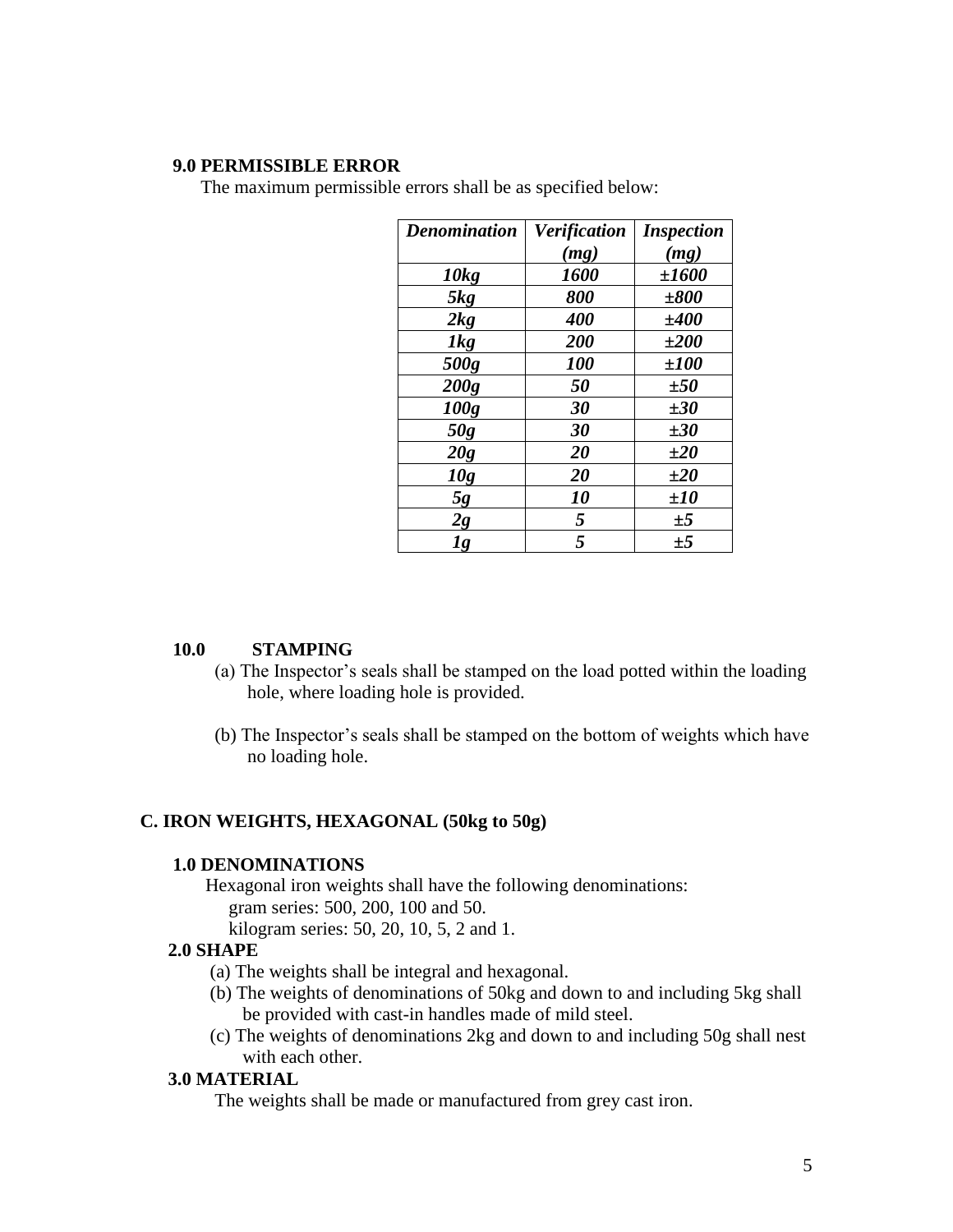#### **4.0 METHOD OF MANUFACTURE**

 The weights shall be made or manufactured by means of any suitable foundry and moulding process.

### **5.0 LOADING HOLE**

The weights must have a loading hole formed at the foundry

- (a) For cast iron or forged mild steel weights with cast-in handles, this hole must be in the shape of a right circular cone located axially and opened into the bottom face of the weight with its smaller diameter.
- (b) For cast iron weights with cast- in handle, this hole must be in the shape of a frustum of a pyramid with rectangular base and opening into the bottom face of the weight with its smaller end.
- (c) In case of new weights about two third of the depth of the loading hole shall remain empty after adjustment.

### **6.0 MARKING**

- (a) The denomination of the weights and the maker's or manufacturer's name or trade mark shall be indicated indelibly in the sunken form or in relief, on the upper surface of the central portion of the weight.
- (b) The denomination of the weight shall be indicated in the international form of numerals in indelible manner with symbols as illustrated below: 2kg, 200g.

### **7.0 DIMENSIONS**

- (a) The dimensions shall be as specified in tables 5 and 5A; as per sketches.
- (b) The tolerances on dimensions shall be:
	- (i) for weights 1kg and below  $\pm$  10 per cent
	- (ii) for weights above  $1 \text{ kg} \pm 5 \text{ per cent.}$

#### **8.0 FINISH**

 The weight shall be finished smooth and be free from pits, blow-holes and other defects. They shall be protected against corrosion by applying an appropriate coating which is resistant to normal usage of wear and tear.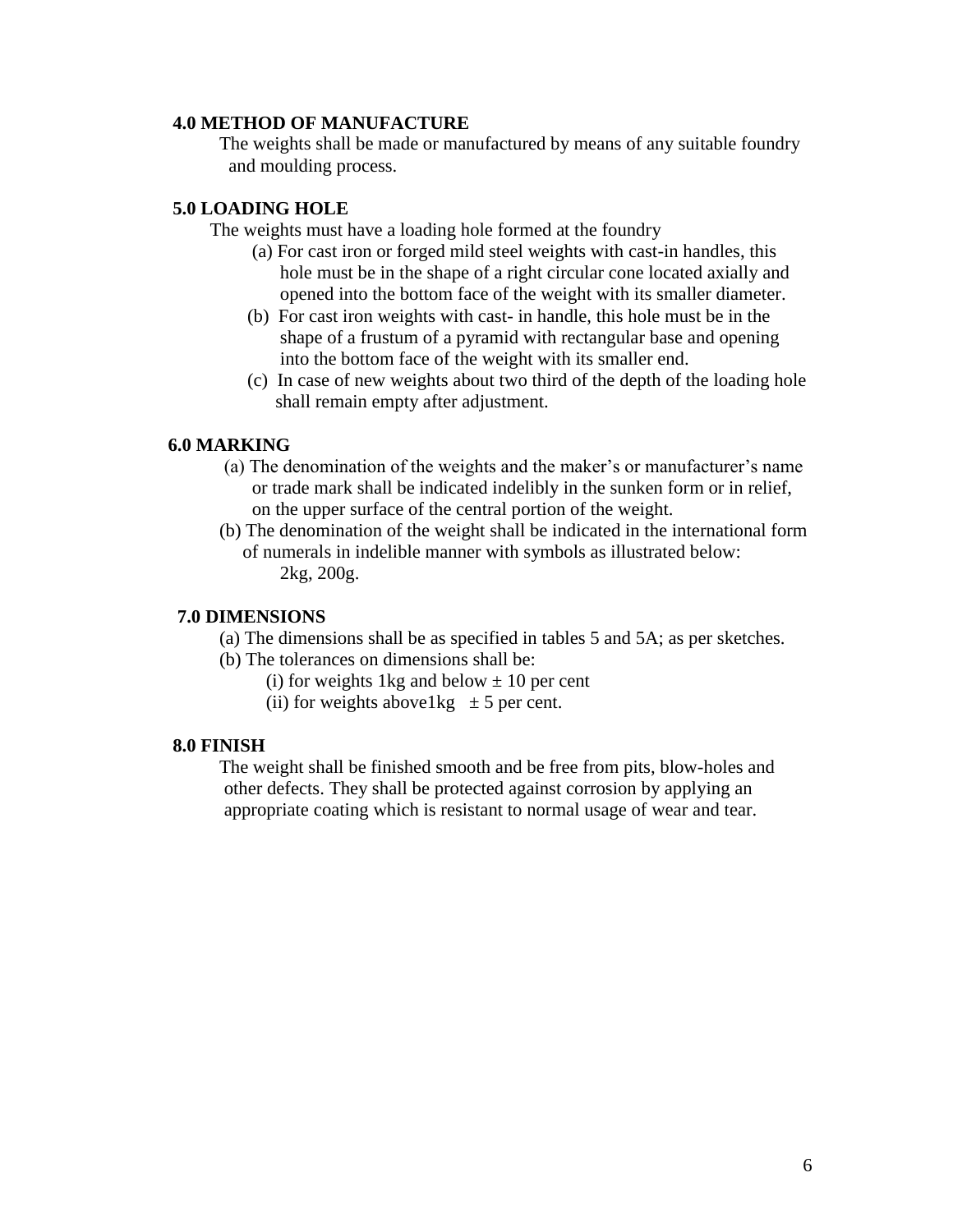The maximum permissible errors shall be as specified below:

| <b>Denomination</b> | Verification | <b>Inspection</b> |
|---------------------|--------------|-------------------|
|                     | (mg)         | (mg)              |
| 50kg                | 25000        | $\pm 25000$       |
| 20kg                | 10000        | ±10000            |
| 10kg                | 5000         | ±5000             |
| 5kg                 | 2500         | $\pm 2500$        |
| 2kg                 | 1000         | ±1000             |
| 1kg                 | 500          | ±500              |
| 500g                | 250          | $\pm 250$         |
| 200g                | <b>100</b>   | ±100              |
| 100g                | <b>100</b>   | ±100              |
| 50g                 | <b>100</b>   | ±100              |

## **10.0 STAMPING**

The Inspector's seal shall be stamped on the lead pellet within the loading hole.

## **(D) BULLION WEIGHTS (10kg to 1g)**

### **1.0 DENOMINATIONS**

 Bullion weights shall have the following denominations: gram series: 500, 200, 100, 50, 20, 10, 5, 2 and 1. kilogram series: 10, 5, 2 and 1.

#### **2.0 SHAPE**

Bullion weights shall be of the following two types:

- (i) Cylindrical knob type: Cylindrical knob type weights of denomination 10kg to 1g, both inclusive, shall be of the shape as specified in paragraph B-2 of this part, but shall bear indications, specified in paragraph 6 to indicate that they are bullion weights.
- (ii) Flat cylindrical type: Flat cylindrical type weights of denominations 1kg to 1g both inclusive, shall be flat cylindrical in shape, without a knob and shall nest with each other.

#### **3.0 MATERIAL**

Weights shall be made or manufactured from brass gun metal, bronze or the like.

### **4.0 METHOD OF MANUFACTURE**

 Weights shall be either cast, pressed or turned from rods, or made or manufactured by any other suitable method as may be applicable to the selected material.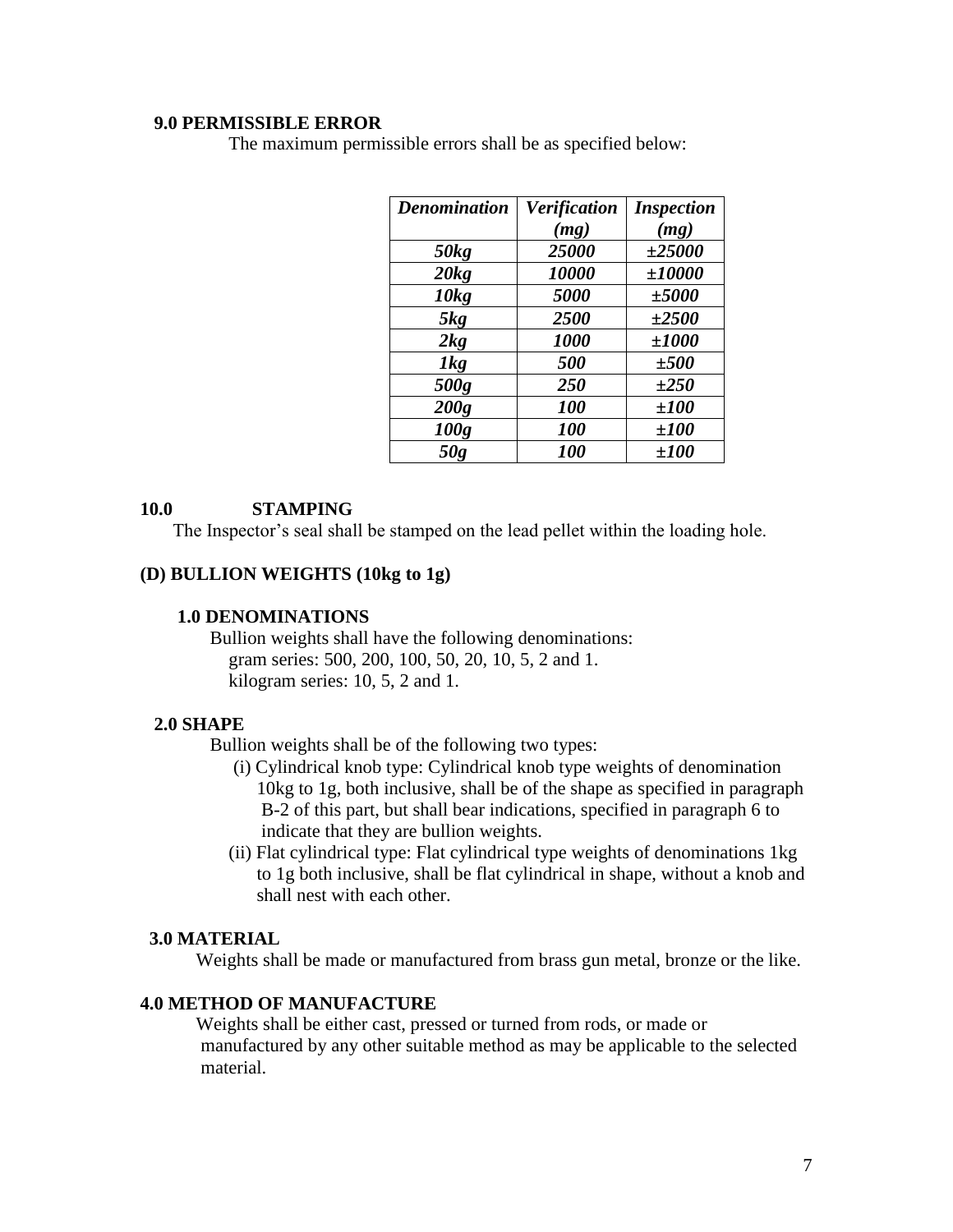## **5.0 LOADING HOLES**

- (a) Weights of denominations 10kg to 20g, both inclusive, made or manufactured according to requirements specified in paragraph 2,3 and 4 of this part, and shall have loading holes of the type specified for them.
- (b) Weights of denominations 10g to1g, both inclusive of either type shall be solid integral weights without a loading hole.
- (c) Flat cylindrical weights from 1kg to 20g both inclusive, shall have loading holes, in the shape of a right circular cone located axially and opening into the bottom face of the weight with it's smaller diameter.
- (d) In the case of new weights about two thirds of the depth of the loading hole shall remain empty after adjustment.

## **6.0 MARKINGS**

- (a) The denominations and other marking on cylindrical knob type weight shall be as specified in paragraph 1, 2 and 3 of this part.
- (b) Cylindrical knob type weights of denomination 100g to 1g, both inclusive, shall be marked on the body with a 'diamond' and those of denominations 10kg to 200g, both inclusive, shall be marked on the knob with the words 'Bullion' within a 'diamond'
- (c) The denominations of flat cylindrical weights and the maker's or manufacturer's name or trade mark shall be indicated indelibly, in the sunken form or in relief, on the upper surface of the Central portion of the weights.
- (d) Flat cylindrical weights of denominations 10g to 1g, both inclusive, shall be marked with only a 'diamond' and of those of denominations 1kg to 20g, both inclusive, shall be marked with the words 'Bullion' within a 'diamond'
- (e) The denomination of the weight shall be indicated in the international form of numerals in an indelible manner with the symbols as illustrated below: 2kg or 10kg.

## **7.0 DIMENSIONS**

- (a) The dimensions of cylindrical knob type weights shall be as specified in Tables 3 and 4; as per sketches.
- (b) The dimensions of flat cylindrical weight shall be as specified in Table 6; as per sketches
- (c) The tolerances on dimensions for both types of weights shall be:
	- (i) for weights 1kg and below  $\pm$  10 per cent.
	- (ii) for weights above  $1 \text{kg} \pm 5$  per cent.

## **8.0 FINISH**

 The finish of the weights shall be polished, smooth and shall not show any porosity to the naked eye.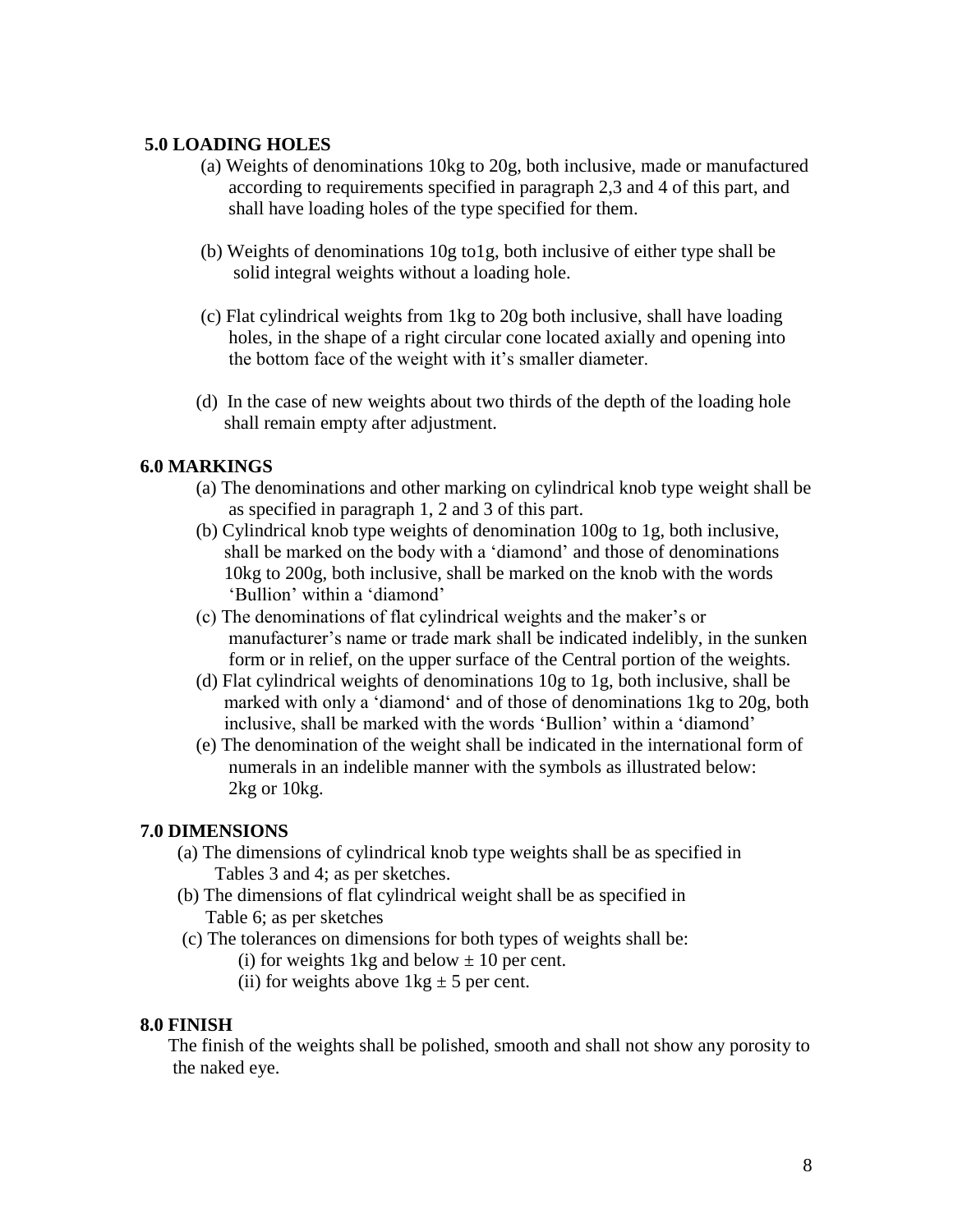The maximum permissible errors shall be as specified below:

| <b>Denomination</b> | <b>Verification</b> | <i><b>Inspection</b></i> |  |
|---------------------|---------------------|--------------------------|--|
|                     | (mg)                | (mg)                     |  |
| 10kg                | 500                 | ±500                     |  |
| 5kg                 | 250                 | $\pm 250$                |  |
| 2kg                 | <b>100</b>          | ±100                     |  |
| 1kg                 | 50                  | ±50                      |  |
| 500g                | 25                  | ±25                      |  |
| 200g                | 10                  | $\pm 10$                 |  |
| 100g                | 5                   | ±5                       |  |
| 50g                 | $\mathfrak{z}$      | $\pm 3$                  |  |
| 20g                 | 2.5                 | $\pm 2.5$                |  |
| 10g                 | 2.0                 | $\pm 2.0$                |  |
| 5g                  | 1.5                 | $\pm 1.5$                |  |
| 2g                  | 1.2                 | $\pm 1.2$                |  |
| lg                  | 1.0                 | $\pm 1.0$                |  |

#### **10.0 STAMPING**

- (a) The Inspector's seals shall be stamped on the lead pellet within the loading hole, where loading hole is provided.
- (b) The Inspector's seals shall be stamped on the bottom of weights which have no loading hole.

## **(E) SHEET METAL WEIGHTS**

#### **1.0 DENOMINATIONS**

 Sheet metal weights shall have the following denominations: milligram series: 500, 200, 100, 50, 20, 10, 5, 2 & 1.

#### **2.0 SHAPE**

- (a) Bullion weights shall be circular in shape and shall have one edge bent for ease of handling.
- (b) Non-bullion weights shall have the following shapes and shall have one edge bent for ease of handling.

|            | Denomination   Shape after bending along |  |
|------------|------------------------------------------|--|
| (mg)       | one of the sides                         |  |
| 5, 50, 500 | Equilateral triangle                     |  |
| 2, 20, 200 | <b>Square</b>                            |  |
| 1, 10, 100 | Regular hexagon                          |  |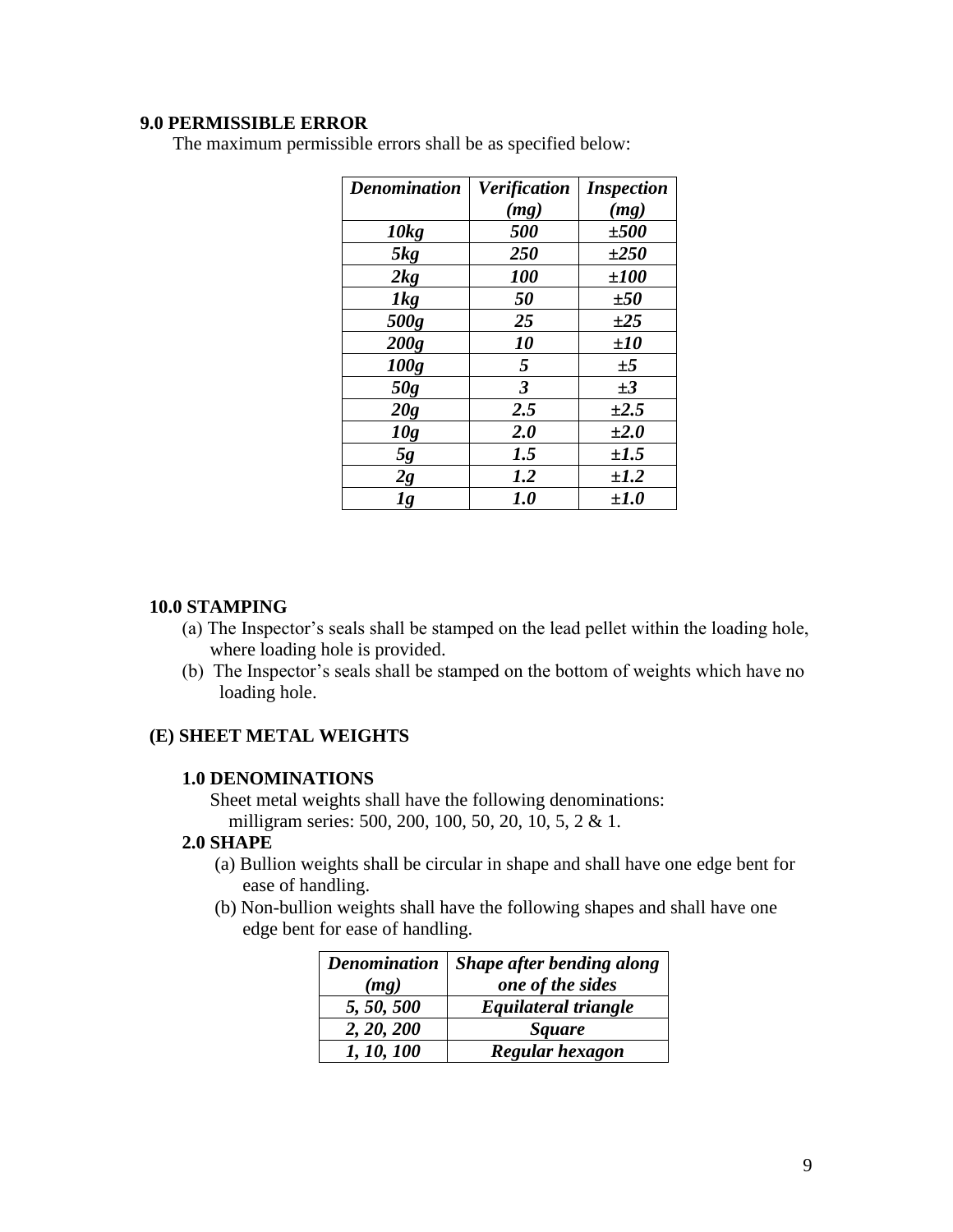## **3.0 MATERIAL**

 Sheet metal weights shall be made or manufactured from brass, stainless steel, aluminium, nickel-silver sheets or cupro-nickel.

## **4.0 METHOD OF MANUFACTURE**

 Sheet metal weights shall be made or manufactured by pressing or by any other suitable process.

## **5.0 MARKINGS**

 (a) Sheet metal weights shall bear only the denomination and symbol for 'milligram' as indicated below:

500mg

- (b) The maker's or manufacturer's name or Trade mark shall be indicated indelibly on the box containing the sheet metal weights.
- (c) The box shall also bear a serial number to identify it.

## **6.0 DIMENSIONS**

- (a) The dimensions of sheet metal weights shall be as specified in tables 7 and 8; as per sketches.
- (b) The tolerances on dimensions shall be  $\pm$  10 per cent.

#### **7.0 FINISH**

 The sheet metal weights shall be clearly sheared and free from burrs. The stamped markings on sheet metal weights shall be legible and deep enough to ensure indelibility but not so deep as to crack the sheet metal weights.

## **8.0 PERMISSIBLE ERROR**

The maximum permissible errors shall be as specified below:

|                     | <b>Verification</b> |                | <b>Inspection</b> |           |
|---------------------|---------------------|----------------|-------------------|-----------|
| <b>Denomination</b> | <b>Bullion</b>      | $\mathbf{Non}$ | <b>Bullion</b>    | Non-      |
|                     |                     | bullion        |                   | bullion   |
| (mg)                | (mg)                | (mg)           | (mg)              | (mg)      |
| 500                 | 0.8                 | 2.5            | $\pm 0.8$         | $\pm 2.5$ |
| <b>200</b>          | 0.6                 | 2.0            | $\pm 0.6$         | $\pm 2.0$ |
| <b>100</b>          | 0.5                 | 1.5            | $\pm 0.5$         | $\pm 1.5$ |
| 50                  | 0.4                 | 1.2            | $\pm 0.4$         | $\pm 1.2$ |
| 20                  | 0.3                 | 1.0            | $\pm 0.3$         | $\pm 1.0$ |
| 10                  | 0.25                | 0.8            | $\pm 0.25$        | $\pm 0.8$ |
| 5                   | 0.20                | 0.6            | $\pm 0.20$        | $\pm 0.6$ |
| $\overline{2}$      | 0.20                | 0.6            | $\pm 0.20$        | $\pm 0.6$ |
| 1                   | 0.20                | 0.6            | $\pm 0.20$        | $\pm 0.6$ |
|                     |                     |                |                   |           |